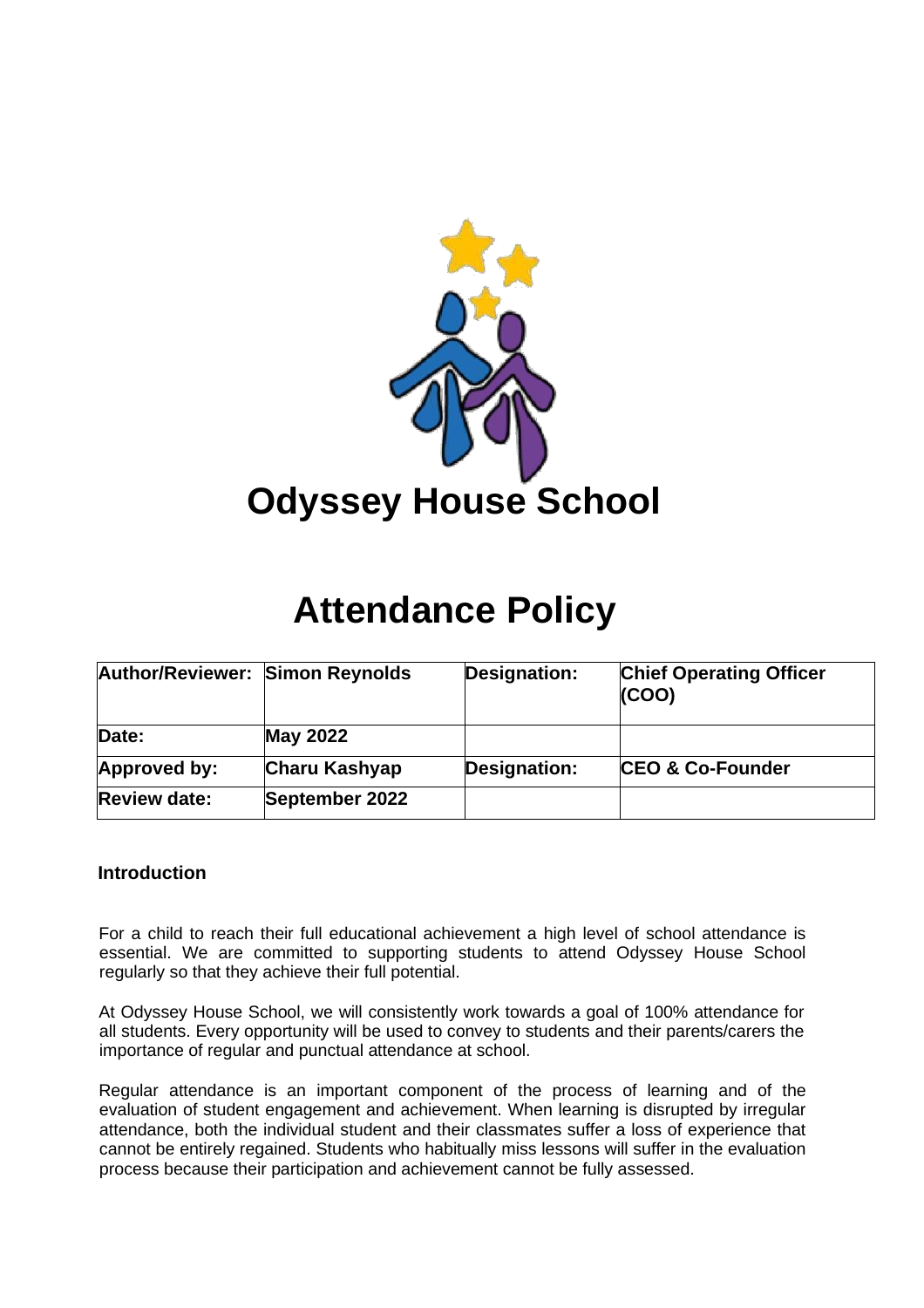School attendance is subject to government regulations. This attendance policy is written to reflect this guidance and the school's approach to adhere to the guidance whilst supporting students with their individual needs.

Each year the school will examine its attendance figures and set attendance targets. These will reflect both national and Odyssey House School attendance targets. Government legislation currently states that the expected attendance is at least 95% per year. The school understands that students with autism experience extremely high levels of anxiety and many of our students will have additional mental health diagnoses. In addition, when our students are sick, they can need higher levels of care than children in mainstream education. For that reason, we believe that 90% attendance is good and that attendance over 95% is outstanding.

We recognise that some students experience difficulties attending school however we are committed to finding the best ways of supporting, inspiring and motivating students to attend school.

We recognize that some of our students may face challenges which make attending school difficult. These challenges may be different for students attending the school; for example, those on transition or outreach plans. Our staff will work with students, families and a range of agencies to support our students to improve their attendance.

Odyssey House School recognises that achieving over 90% attendance, although the ideal, may seem like an unrealistic target for some students. Where this is the case, the school will support these students and their families with bespoke support plans and working with other professionals (e.g. CAMHS, Early Help) to increase attendance, whatever the student's starting point.

All students are encouraged to respect the importance of school attendance and good time keeping, as this sets good habits for future employment or training.

#### **Principles**

- Receiving a full-time, suitable education is a child's legal entitlement.
- It is parents'/carers' legal responsibility to ensure this happens.
- Attending school regularly aids intellectual, social and emotional development.
- Good attendance practice safeguards the welfare of children whilst they are not in the care of their parents or carers.
- All children whose attendance is poor will be considered vulnerable.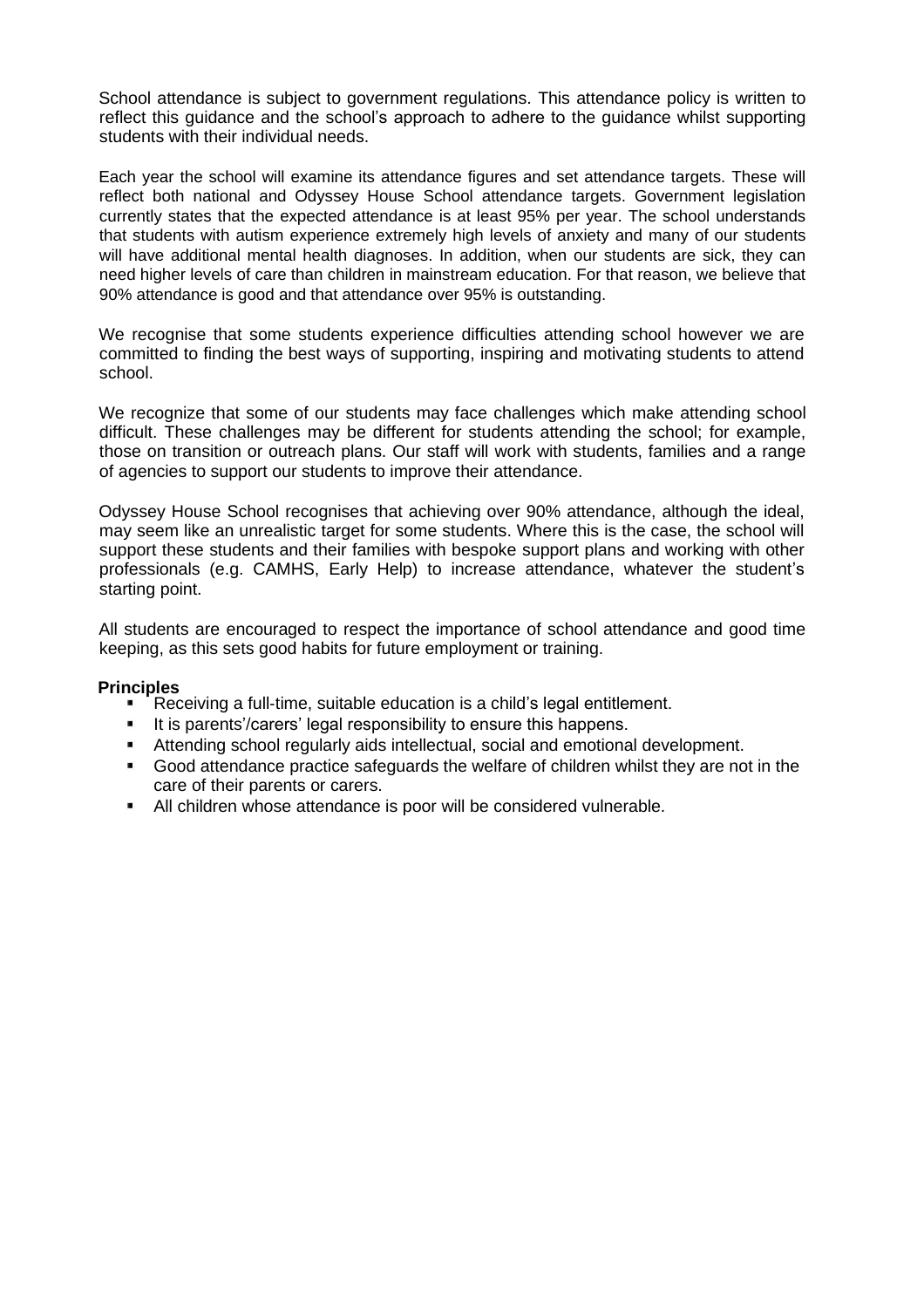#### **Aims**

- $\blacksquare$ To ensure that all children attend as near full‐time as possible, in order to maximise their educational achievement and social development.
- To safeguard the welfare of students.
- To ensure that all those responsible for children's education, including parents, carers, staff and leaders understand and accept their responsibilities in relation to attendance.
- **To minimise absence from school, thereby reducing levels of persistent absence.**
- To improve the life chances of our children and young people and prepare them to be fully contributing citizens when they reach adulthood.

#### **Legislation and guidance**

This policy meets the requirements of the [school attendance guidance](https://www.gov.uk/government/publications/school-attendance) from the Department for Education (DfE), and refers to the DfE's statutory guidance on [school attendance parental](https://www.gov.uk/government/publications/parental-responsibility-measures-for-behaviour-and-attendance) [responsibility measures.](https://www.gov.uk/government/publications/parental-responsibility-measures-for-behaviour-and-attendance) These documents are drawn from the following legislation setting out the legal powers and duties that govern school attendance:

- [The Education Act 1996](https://www.legislation.gov.uk/ukpga/1996/56/part/VI/chapter/II)  $\blacksquare$
- [The Education Act 2002](http://www.legislation.gov.uk/ukpga/2002/32/part/3/chapter/3)  $\mathbf{r}$
- $\blacksquare$ [The Education and Inspections Act 2006](http://www.legislation.gov.uk/ukpga/2006/40/part/7/chapter/2/crossheading/school-attendance)
- [The Education \(Pupil Registration\) \(England\) Regulations 2006](http://www.legislation.gov.uk/uksi/2006/1751/contents/made)  $\mathbf{r}$
- [The Education \(Pupil Registration\) \(England\) \(Amendment\) Regulations 2010](http://www.centralbedfordshire.gov.uk/Images/amendment-regulation-2010_tcm3-8642.pdf)  $\mathbf{R}^{\mathbf{p}}$
- $\mathbf{r}$ [The Education \(Pupil Registration\) \(England\) \(Amendment\) Regulations](http://www.legislation.gov.uk/uksi/2011/1625/made) 2011
- [The Education \(Pupil Registration\) \(England\) \(Amendment\) Regulations 2013](http://www.legislation.gov.uk/uksi/2013/756/made)  $\blacksquare$
- [The Education \(Pupil Registration\) \(England\) \(Amendment\) Regulations 2016](http://legislation.data.gov.uk/uksi/2016/792/made/data.html)  $\mathbf{H}^{\text{in}}_{\text{in}}$  .
- [The Education \(Penalty Notices\) \(England\) \(Amendment\) Regulations 2013](http://www.legislation.gov.uk/uksi/2013/756/pdfs/uksiem_20130756_en.pdf)  $\mathbf{r}$

#### **The school expects students to:**

- Attend school every day unless too unwell to do so
- $\mathbf{u}$  . Arrive on time, appropriately dressed and prepared for the day.

#### **The school expects parents / carers to:**

- **Encourage their children to attend school**
- $\blacksquare$ Ensure their child's attendance does not fall below 95% (unless they are unwell, in which case medical evidence must be provided)
- Contact the office as soon as possible if their child cannot attend school
- Contact the school immediately if they become aware that their child is reluctant to attend school.

#### **Students and parents/carers can expect the school to:**

- **Ensure that there is regular, efficient and accurate recording of attendance and** time keeping
- **Phone home on first day of non-attendance**
- Make home visits after 3 consecutive days of absence, at the School Director's discretion this may be prior to 3 days
- Establish early contact with the home when a pattern of lateness emerges
- $\blacksquare$ Act immediately on any problem notified to us
- Maintain confidentiality  $\blacksquare$
- **Provide positive measures to encourage good attendance**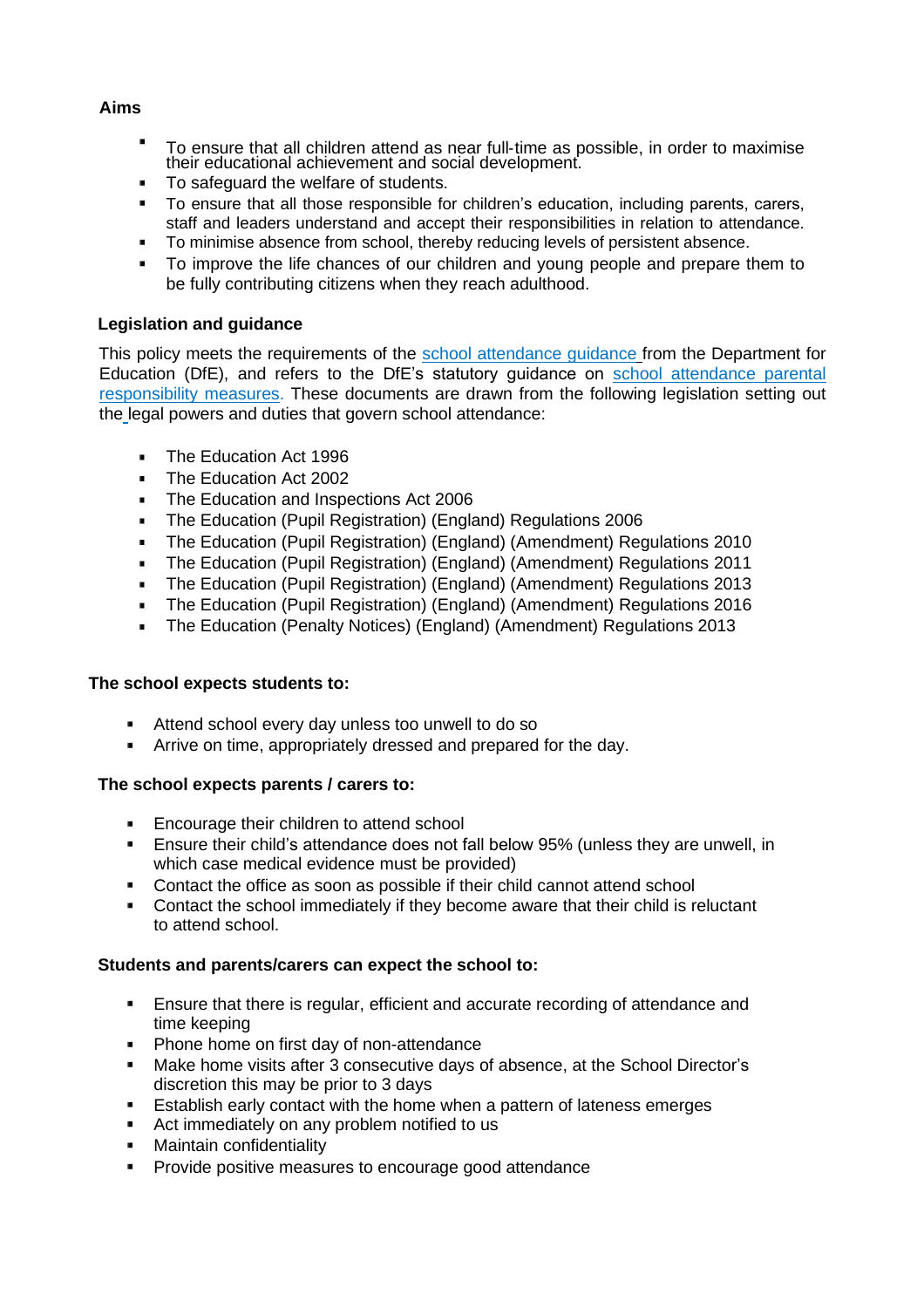- Support learners to ensure a broad and balanced curriculum
- **Provide a welcoming, safe and caring environment in which each learner is valued and** supported
- Build and maintain effective partnerships between the school and its parent body, external support agencies and the wider community

#### **Attendance register**

By law, all schools are required to keep an attendance register, and all pupils must be placed on this register.

The attendance register will be taken at the start of the first session of each school day and once during the second session. It will mark whether every pupil is:

- Present
- Attending an approved off-site educational activity
- Absent
- Unable to attend due to exceptional circumstances

Any amendment to the attendance register will include:

- The original entry
- The amended entry
- The reason for the amendment
- The date on which the amendment was made
- The name and position of the person who made the amendment

See appendix 1 for the DfE attendance codes.

Every entry in the attendance register will be preserved for 3 years after the date on which the entry was made.

#### **School Procedures**

Any student who is absent from school at the morning or afternoon registration period must have their absence recorded as being authorised, unauthorised or as an approved educational activity.

Only the the Head of Education or a member of the SLT acting on their behalf can authorise absence. If there is no known reason for the absence at registration, then the absence must be recorded in the first instance as unauthorised.

#### **Lateness**

Morning registration takes place at the start of school at 8:45am.

The registers will remain open until 9.30am. Students arriving after the start of school but before the end of the registration period will be treated for statistical purposes, as present, but will be recorded as late before registers close.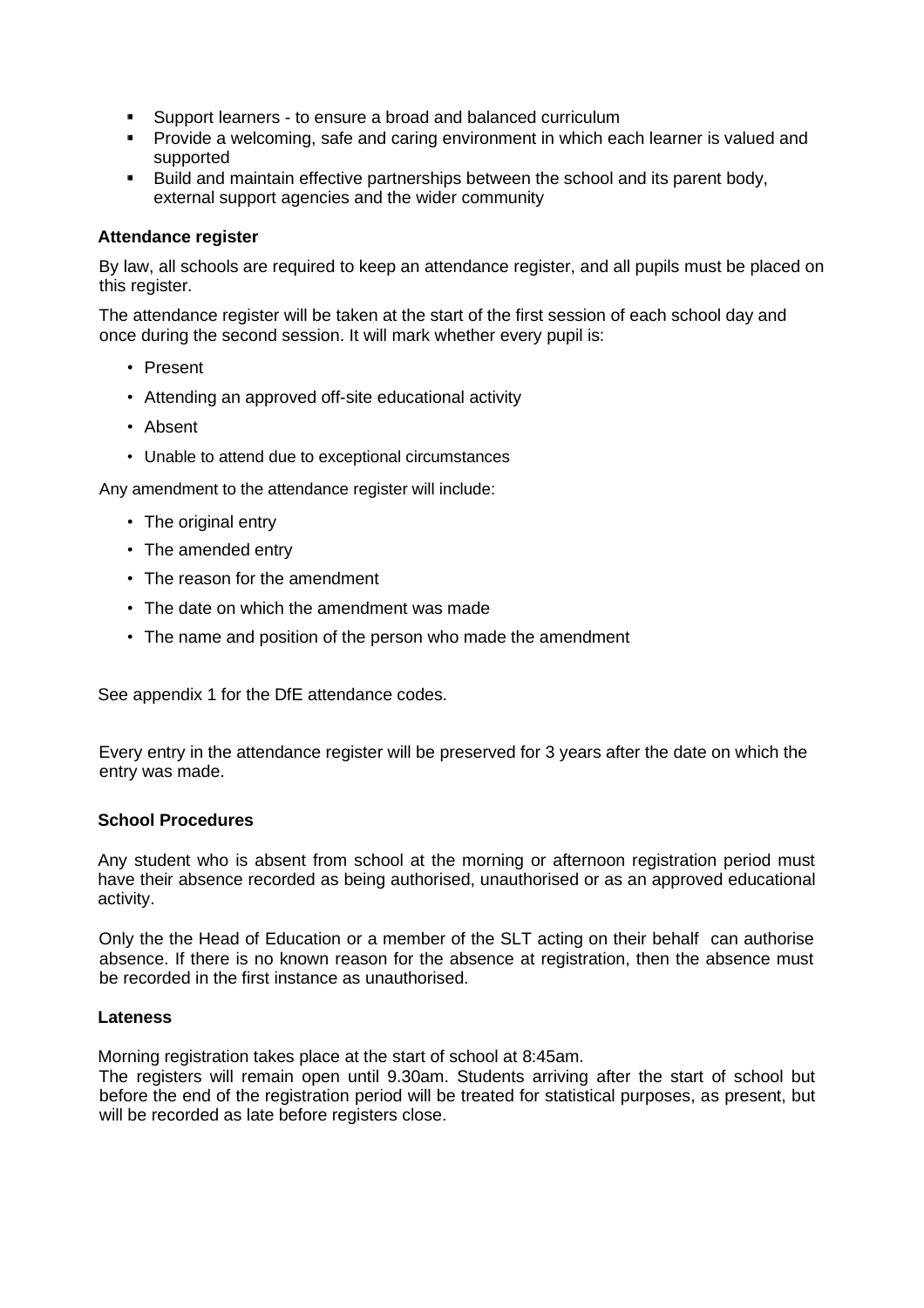We expect a reasonable explanation (e.g. local authority transport to school was delayed) when a student is late. In cases, for example, where the absence at registration was for attending an early morning medical appointment, the appropriate authorised absence code will be entered. The afternoon registration will be after lunch at 12:45pm. The registers will close at 1.00pm.

#### **Attendance Procedures**

If a student is going to be absent from school, it is the parent/carer's legal responsibility to report the absence and the reason for absence to the school. The parent/carer is required to:

- 1. Contact the school on 020 8348 8009 before 8.45am if a student is going to be absent for part or all of the day.
- 2. If the absence is going to be more than one or two days, we encourage the parent/carer to keep in touch with the school to explain the absence and give the expected number of days absence. Parents may contact the school at any time if concerned about their son's/daughter's attendance.
- 3. If parents/carers do not report their child's absence, we will call all contact numbers for parents/carers and emergency contact numbers until we get a response. We may also send text messages or emails in order to make contact. Parents should expect a variety of contact from the school until the reason for absence is ascertained. If there is still no reply from any of the contact numbers, we will consider whether the child has additional agency support, such as a social worker, and may contact them. We may also ask around the school to find out if anyone knows the family and the reason for absence. We may also consider a home visit. We may also refer to children's services / MASH / Police and request a welfare call.
- 4. Any absence without a legitimate reason or where a reason has not been obtained will be recorded as unauthorised.
- 5. Where students are habitually absent and/or late a referral to social services may be needed and the Local Authority paying for the placement will be notified. Parents should note that the LA may consider termination of placement for persistent absenteeism.

#### **Student Attendance – Signing out**

Older students (Year 9,10 & 11) are permitted to sign/clock out of school during lunch hour, with the approval of parents and the Head of Education once they have obtained their Odyssey Independence Award. Students who fail to return to lessons on time after lunch may have this privilege withdrawn.

In certain circumstances this can be extended to other students when the school, parents and the student all agree, and the student is judged to have an adequate level of independence.

If a student leaves the school for lunch, becomes ill and does not return to school, it is the student's responsibility to get a parent to contact the school immediately, otherwise the student's absence will be treated as unauthorised.

#### **Students on transition and outreach plans**

If a student is on a transition or outreach plan, they will be marked presence in accordance with their plan and their participation at the allocated time. On the days and times, the student is not present due to the expectation of their plan they will be marked with an 'A' code (Adjusted timetable). Although this will still officially count as an absence it will also show they were not expected to attend at that point. All plans are reviewed on a two-week cycle.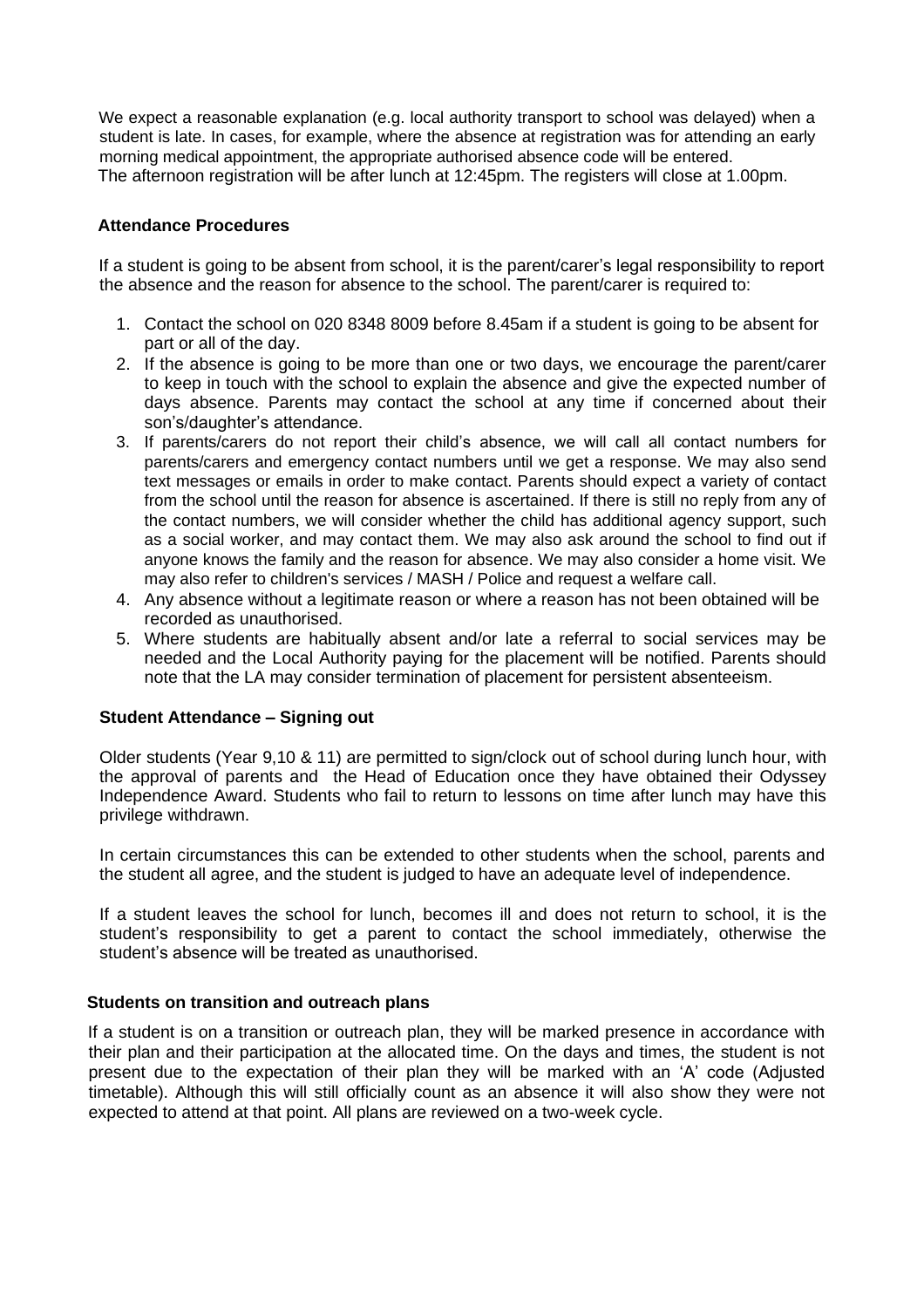#### **Appointments**

Every effort should be made for parents to schedule medical or other appointments for their children outside of school hours or in the school holidays. Where this is not possible, the school must be notified in advance of the appointment and the time that the student will arrive at school after their appointment or will need to leave for their appointment. Students who must leave during the school day are required to sign-out of school through the School Office.

Missing registration for a medical or dental appointment is counted as an authorised absence; advance written notice is required for authorising these absences. Please use the form (in Appendix 2) for obtaining leave authorisation by the school.

However, we encourage parents to make medical and dental appointments out of school hours where possible. Where this is not possible, the pupil should be out of school for the minimum amount of time necessary.

Parents should email the school office [\(reception@odysseyeducation.org.uk\) w](mailto:reception@odysseyeducation.org.uk)ith details of any appointments in advance and submitting the leave of absence request at least a week in advance of the appointment. For emergency appointments, parents should discuss this as soon as possible with the the Head of Education.

Applications for other types of absence in term time must also be made in advance. Information relating to whether the school can authorise such absences can be found in this policy.

#### **Students Who Become Ill During the Day**

A student who becomes ill during the day will be required to see a staff first aider. In cases where it is felt that the student needs to be sent home, the parent/carer or emergency contact will be contacted through the office. Only after consent is given by a parent/carer and travel arrangements are agreed will a student be given permission to leave school before the end of the school day.

#### **Subject Attendance – Late Procedures**

Students are required to be on time for all lessons; the learning environment of others is affected when students are late even for just a few minutes. If students are regularly late for lessons, teachers should inform the the Head of Education.

#### **Unplanned absence**

Parents must notify the school via phone or email on the first day of an unplanned absence – for example, if their child is unable to attend due to ill health – by 9.00 am or as soon as practically possible.

Absence due to illness will be authorised unless the school has a genuine concern about the authenticity of the illness.

If the authenticity of the illness is in doubt, the school may ask parents to provide medical evidence, such as a doctor's note, prescription, appointment card or other appropriate form of evidence. We will not ask for medical evidence unnecessarily.

If the school is not satisfied about the authenticity of the illness, the absence will be recorded as unauthorised and parents will be notified of this.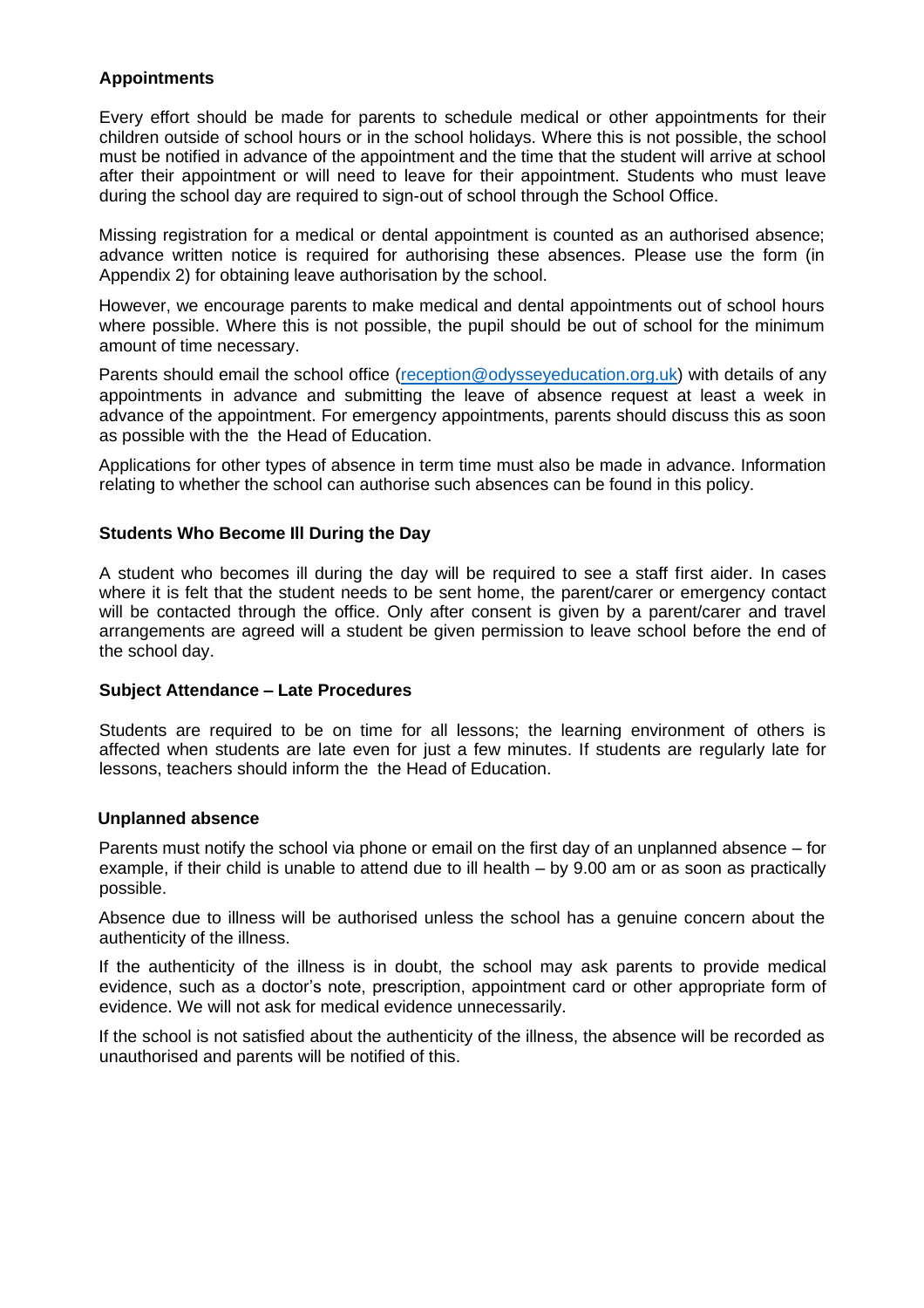#### **Student Attendance – Mock Exams, Final Exams and Vacations**

Attendance for Mock Exams, GCSEs and all End of Year Examinations is mandatory. Students are expected to be in attendance for all exams and tests in school. Failure to attend on a regular basis will result in the teacher contacting the parents and notifying the the Head of Education.

If a student becomes ill during the Final Examination session, the school must be notified and a doctor's note should be supplied. Attempts to reschedule the final examination will be made with the examination board.

If a student is absent due illness for a Mock Exam, the exam will be rescheduled when the student returns to school.

#### **First Day Absence**

- Parent/Carer expected to ring before 8:45am to inform the School
- If parent/carer has not called, the Office will ring home by 9:30am to confirm the whereabouts of the child
- Office records and categorises absence once contact made and a reason given

#### **Continuing Absence**

• Parent / Carer expected to ring each day a child is absent (except in cases where duration of absence is known)

Where continued 'unexcused' absence occurs, the teacher and/or Office staff notify the Head of Education and a letter is sent home requesting action to be taken in the form of further communication.

#### **After 10 Days of Absence**

- Where a student is absent without an explanation for 10 consecutive days, a report may be sent to the relevant Local Authority's 'Child Missing from Education Officer'.
- A member of staff may visit the student's home to investigate the circumstances surrounding the absence.
- A meeting will be requested with the Head of Education.
- The Local Authority has a further 10 days to investigate this absence. After this time, the student can be taken off role and their place may be offered to someone else.

#### **Frequent Absence**

It is the responsibility of the Key Worker and School Administrator to be aware of and bring attention to, any emerging attendance concerns and report these to the Head of Education. In cases where a student begins to develop a pattern of absences, the school will try to resolve the problem with the parent/carer. If this is unsuccessful the school will refer to the Head of Education and may seek advice from the Local Authority.

#### **Returning to school**

It is important that on return from an absence that all students are made to feel welcome. This should include ensuring that the student is helped to catch up on missed work and brought up to date on any information that has been passed to the other students.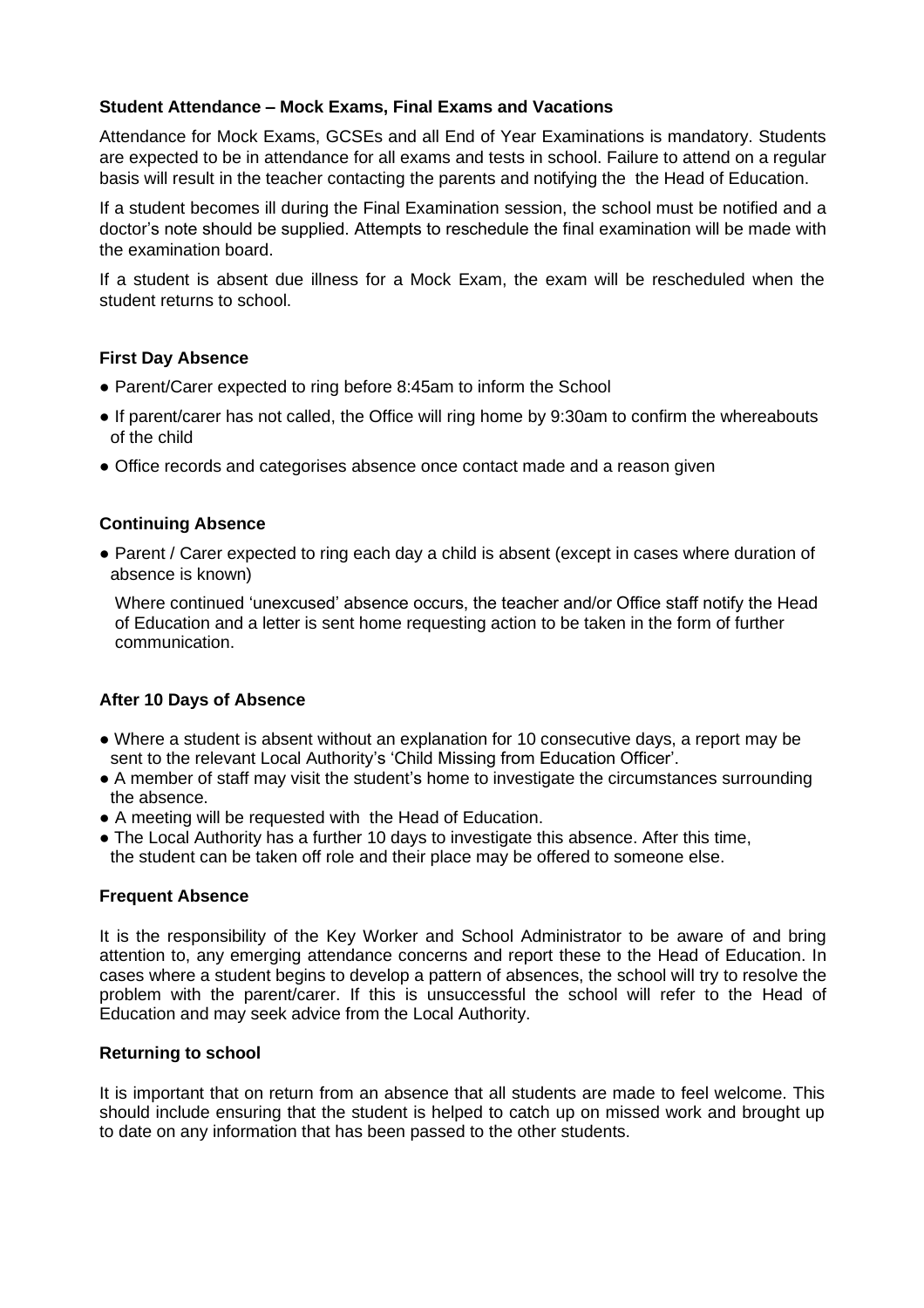#### **Absence notes**

Letters received from parents explaining absence and appointment letters are kept on the student file.

#### **Holidays in term time**

Holidays during term time are discouraged. Parents and Carers will be reminded of the effect that absence can have on a student's potential achievement. The school will consider authorising such absences only in exceptional circumstances.

Parents must apply in writing at least two weeks before the anticipated absence for permission to the Head of Education and give reasons why the absence is necessary, using the attached Application for Leave of Absence from School form.

The Head Teacher will make a decision and notify the parent/carer. Students who have less than 95% attendance or who are behind in submission of work for GCSEs, BTECS or other exams will not be granted authorisation.

#### **Attendance Targets**

The school will set attendance targets each year. A system for analysing performance towards the targets will be established and the Head Teacher (or someone they delegate this to) will be responsible for overseeing this work. Awards are given out termly for 100% attendance. Each term attendance is reported on to parents in the termly progress report.

#### **Attendance Monitoring**

Attendance of students is monitored regularly. Where attendance is below standard, and there are no apparent mitigating circumstances, the School Administrator or Head Teacher will write to the parent/carer to express their concern, offer support and request an improvement in attendance. In some cases, this responsibility may be passed to the Key Worker where there is a close relationship. Where there is no improvement, the Head Teacher will then write to the parent/carer to request an improvement.

#### **Our school attendance target is currently: 95% attendance**

#### **Reporting to parents**

The school will report to parents on their child's attendance record via a termly written report.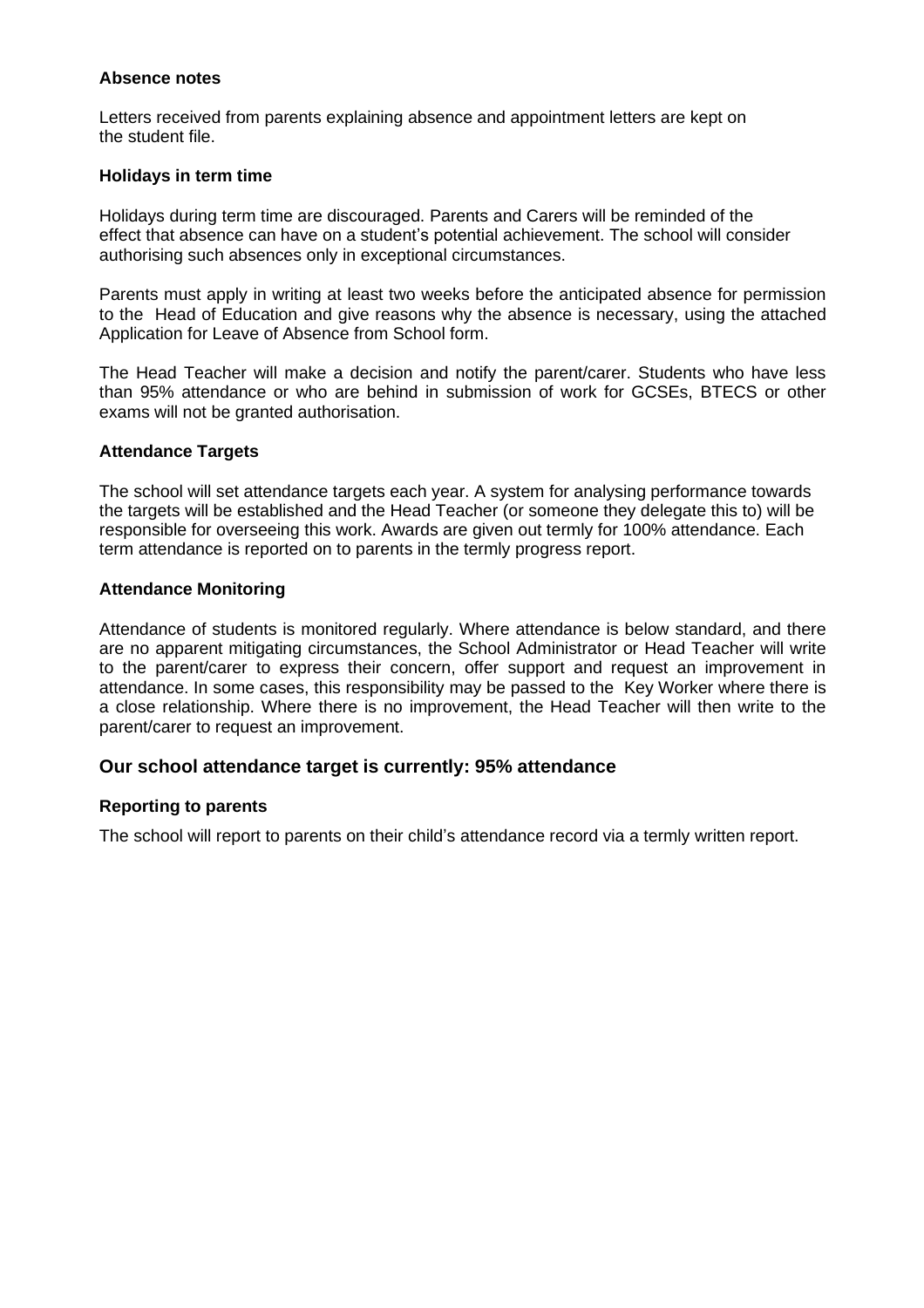### **Appendix 1: attendance codes**

The following codes are taken from the DfE's guidance on school attendance.

| Code     | <b>Definition</b>             | <b>Scenario</b>                                                                    |
|----------|-------------------------------|------------------------------------------------------------------------------------|
| $\prime$ | Present (am)                  | Pupil is present at morning registration                                           |
| ١        | Present (pm)                  | Pupil is present at afternoon registration                                         |
| L        | Late arrival                  | Pupil arrives late before register has closed                                      |
| Α        | <b>Adjusted Timetable</b>     | Students who are on a transition or outreach plan. (Not part of<br>the DFE Codes)  |
| в        | Off-site educational activity | Pupil is at a supervised off-site educational activity approved<br>by the school   |
| D        | Dual registered               | Pupil is attending a session at another setting where they are<br>also registered  |
| J        | Interview                     | Pupil has an interview with a prospective<br>employer/educational establishment    |
| P        | Sporting activity             | Pupil is participating in a supervised sporting activity<br>approved by the school |
| v        | Educational trip or visit     | Pupil is on an educational visit/trip organised, or approved, by<br>the school     |
| W        | Work experience               | Pupil is on a work experience placement                                            |

| Code                      | <b>Definition</b>                 | <b>Scenario</b>                                                               |  |
|---------------------------|-----------------------------------|-------------------------------------------------------------------------------|--|
| <b>Authorised absence</b> |                                   |                                                                               |  |
| C                         | Authorised leave of absence       | Pupil has been granted a leave of absence due to exceptional<br>circumstances |  |
| Е                         | Excluded                          | Pupil has been excluded but no alternative provision has been<br>made         |  |
| H                         | Authorised holiday                | Pupil has been allowed to go on holiday due to exceptional<br>circumstances   |  |
| ı                         | <b>Illness</b>                    | School has been notified that a pupil will be absent due to<br>illness        |  |
| М                         | Medical/dental appointment        | Pupil is at a medical or dental appointment                                   |  |
| $\mathsf{R}$              | Religious observance              | Pupil is taking part in a day of religious observance                         |  |
| s                         | Study leave                       | Year 11 pupil is on study leave during their public<br>examinations           |  |
| т                         | Gypsy, Roma and Traveller absence | Pupil from a Traveller community is travelling, as agreed with<br>the school  |  |
|                           |                                   |                                                                               |  |
|                           |                                   |                                                                               |  |
|                           |                                   |                                                                               |  |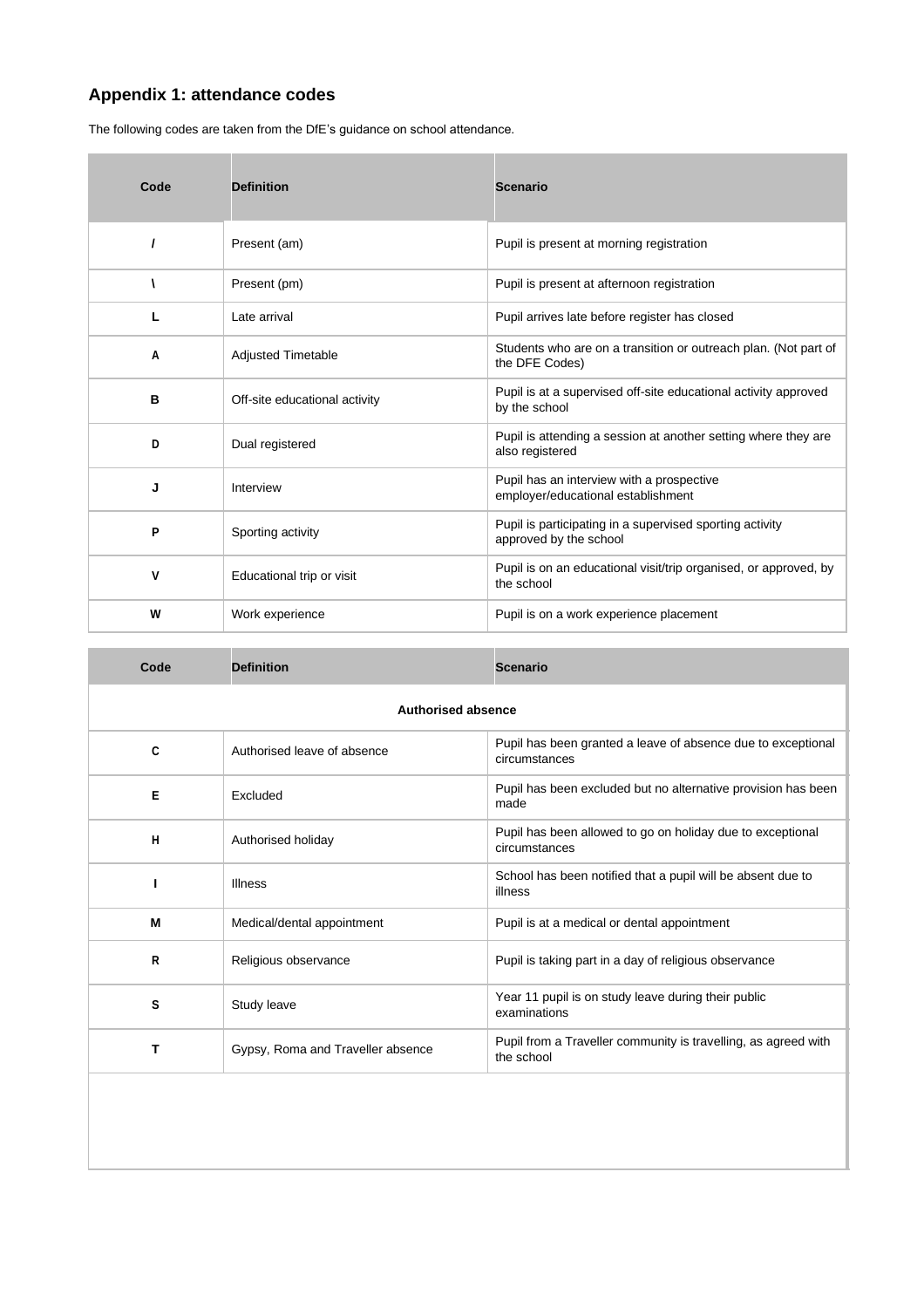| Unauthorised absence |                            |                                                                                                                                                                                                            |
|----------------------|----------------------------|------------------------------------------------------------------------------------------------------------------------------------------------------------------------------------------------------------|
| G                    | Unauthorised holiday       | Pupil is on a holiday that was not approved by the school                                                                                                                                                  |
| N                    | Reason not provided        | Pupil is absent for an unknown reason (this code should be<br>amended when the reason emerges, or replaced with code O<br>if no reason for absence has been provided after a<br>reasonable amount of time) |
| $\Omega$             | Unauthorised absence       | School is not satisfied with reason for pupil's absence                                                                                                                                                    |
| U                    | Arrival after registration | Pupil arrived at school after the register closed                                                                                                                                                          |

| Code | <b>Definition</b>                                    | <b>Scenario</b>                                                                                                           |
|------|------------------------------------------------------|---------------------------------------------------------------------------------------------------------------------------|
| J    | Not required to be in school                         | Pupil of non-compulsory school age is not required to attend                                                              |
| ν    | Unable to attend due to exceptional<br>circumstances | School site is closed, there is disruption to travel as a result<br>of a local/national emergency, or pupil is in custody |
| 7    | Pupil not on admission register                      | Register set up but pupil has not yet joined the school                                                                   |
| #    | Planned school closure                               | Whole or partial school closure due to half-term/bank<br>holiday/INSET day                                                |

a pro